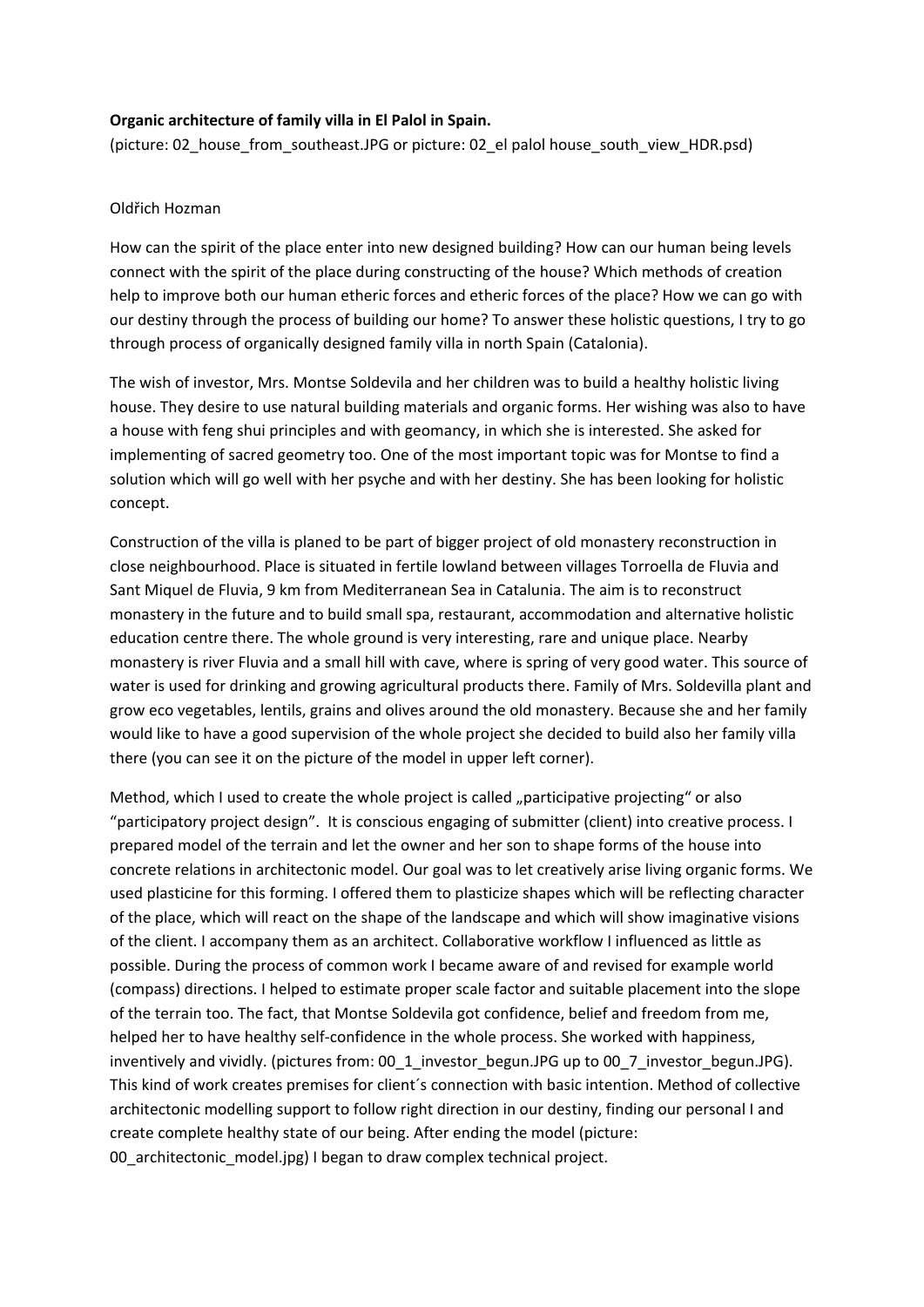The owner wished the house to grow out of local materials and to be healthy. Health was for her not only physical, I mean just only healthy building materials. She wanted to go deeper into the principles of health. She wanted to work more mentally and spiritually. I therefore grasped the question of "health" by including at the outset as much artistic creative processes for her as possible in the design process. The character of artistic processes was such, that I directly let the owner to create. For example creating the model of the house or some handcraft works in the house. She had understanding in those processes, it has made her and her son to be glad. She has had sense for concepts like " "etheric" or "life forces" and their connections with forming health. I let to handcraft works to be used and personally enjoyed by the owner during building construction. For example, I lead Montse and her son to help with clay plaster´s work on the chimney in the first floor (picture: 00 9 clay plaster.jpg).

Intention of the owner was to create and to build some other new ecological houses towards southeast direction from monastery. There are planning to be several bungalows and small gym hall for guests and for participants who will be arriving to take part in holistic education in the future. All new houses will have green roofs and will be made from natural building materials. There is planned to be hotel supply in the north direction from monastery too. This supply area will be partly underground and will be connected with the hotel by tunnel.

In the beginning of the project I attended to create mental space for her soul and spiritual connection with the place. We were walking around plot of seventy hectares together with members of her family. We walked around border of the plot step by step during three days. She, her daughter and her son placed new corner stones beside old ones in angles of the plot. We went mostly in silence. Client wished to be inwardly connected with her inner purpose, with her inner intention during this pilgrimage walk (picture: 17\_corner\_stone\_placement.JPG). From this time she knew her plot and all its corners…Later, she has been with joy and happiness walking around the whole property again. Montse is inwardly connected with the spirit of the place, she has knew, how look like all corners and fields all around the property.

Execution of family villa work led Mr. Arturo De La Maza and his colleague Mr.…….(www.arkobcn.com). Realization of this house in El Palol is made from natural building materials. Mainly from wood, stones from the place and earth from the place (picture: 02\_1\_clay\_and\_stones\_from\_the\_place.JPG). Conception of the house has organic character. Rounded forms of walls and ceilings were designed to create soft and subtle atmosphere of rooms. Owner´s wish was create curved shapes which do not push and are not sharp to our psyche. She already expressed her opinions during modelling the model of the house in the beginning of the process. The form of the house comes out of nature shapes and concur with slope of the plot. Slope of the plot is oriented to the south. About 100 metres in the west direction from the villa exist a cave with high quality spring water. Rising water is captured into cascades of constructed little narrow brooks and small lakes. One of small lakes is situated next to the house. It is used for swimming and for watering.

In the very beginning, I created for owner model of the surrounding landscape. (picture: 00 0 landscape model of the area.jpg). I included also the river into the model. There were fields and meadows on which they grow bio organic cereals, lentils and grass. And also their orchard with olives trees too. This landscape model has helped to the owner to be aware of character of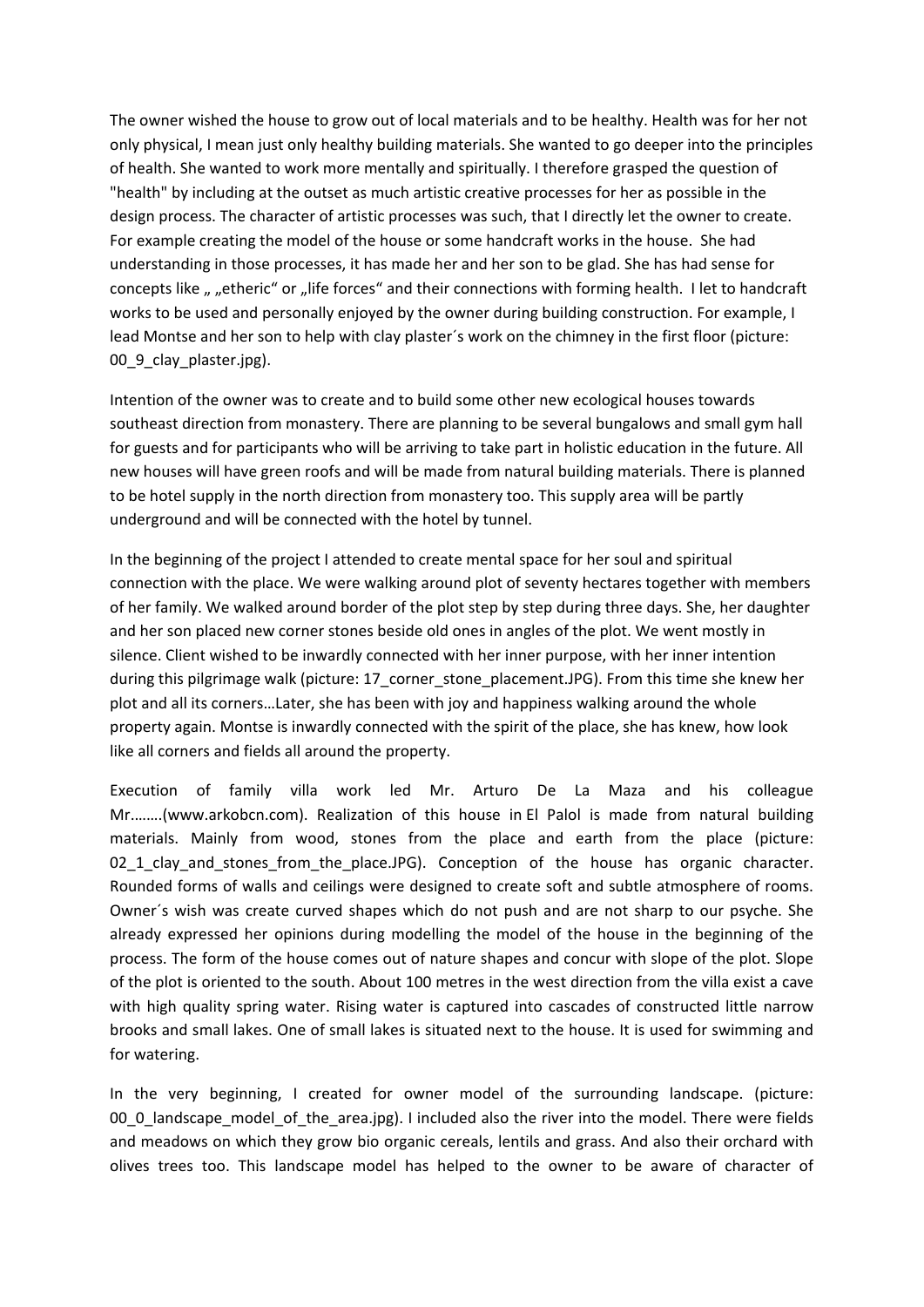surrounded landscape and the spirit of the place. It helped us to place properly newly planned houses into downy terrain. This work helps also to take link to the level of elemental beings of the place. They create different moods on certain places of the plot. It is subtle way of connection with souls of nature, with spirit of the plot and with genius loci of El Palol place.

Basic character of organic forms were impressed into architectonic models through fine touching and contact with ending of our fingers…as human beings, we have the most connection with elemental beings through our fingertips. When we had been modelling model of future house from plasticine, there were present elemental beings of the place near by our fingers. They wish to cooperate on growth of new shapes. They wanted to be connected with newly formed Materia. Together with the owner and her son Alberto, we shaped model of the house through our fingertips step by step more and more exactly. It was creative process through which the whole form of the house was born. (picture: 00 model of the house from south west.jpg). Sculpting model from workable natural plasticine was chosen purposely. It is the way how can natural original creativity enter into design process. Client can express dynamics, vitality and vivacity and because model is seen during the process, it is possible to keep coherent shapes. Process of plastic work helps client to find its imagination about future shapes of the house. During creative activity and movement, client goes more into field of will and sphere of feelings. In conative (volitional) work is manifested playfulness and arise conception of inner pictures (imagination). This is the way, where the contracting authority can meet its spirit of imagination and is connected with her individual "I". Gradually, when modelling goes in detail, come out intuition and inspiration. New, unexpected suggestions of shapes are coming. There were for example overhanging shapes of the roofs and balconies of the house, which client began to create spontaneously as far as in the process. I helped her to keep the model in a proper scale and I was minimizing to influence her in her creativity. So the model kept the spirit of her ideas, and she stayed with him mentally. I also have the experience that the elementary Beings (or Spirits) of the place show their gratitude for being able to participate creatively in the whole process. These Beings are thankful that they were taken into account. They are then redeemed by maintaining good moods during construction and posing positive situations during the construction and during the next lifetime in the house.

Upon completion and approval of the model, an architectural study was made (pictures: from 03\_00\_south wiew.jpg till 03\_07\_19\_westview.pdf). Then the scale and character of the house were further verified by drawing into photographs of the place. (picture: 03\_07\_20\_Montse\_house\_view3.jpg a 03\_07\_20\_Montse\_house\_view4.jpg ). It was only afterwards that technical drawings had begun (pictures: from 03\_08\_15\_section\_aa.pdf till 03 18 Ground Floor Plan at Socle Level.PDF).

(reference to the review of the implementation drawings: https://www.arc.cz/en/portfolioitem/2010-family-house-in-el-palol-spain/#Example\_of\_the\_Implementation\_Documentation

After completing the architectural model of the house, we have scanned its final shape with a 3D scanner. We then used these data to keep and use external shapes. The vividly modelled model has been gradually transformed into reality. During our computer work doing executive project, I consciously recalled the hand-held initial artistic processes. I talked about them to my employees and colleagues in my studio. This way I kept contact with the spirit of the emerging art work during computer work.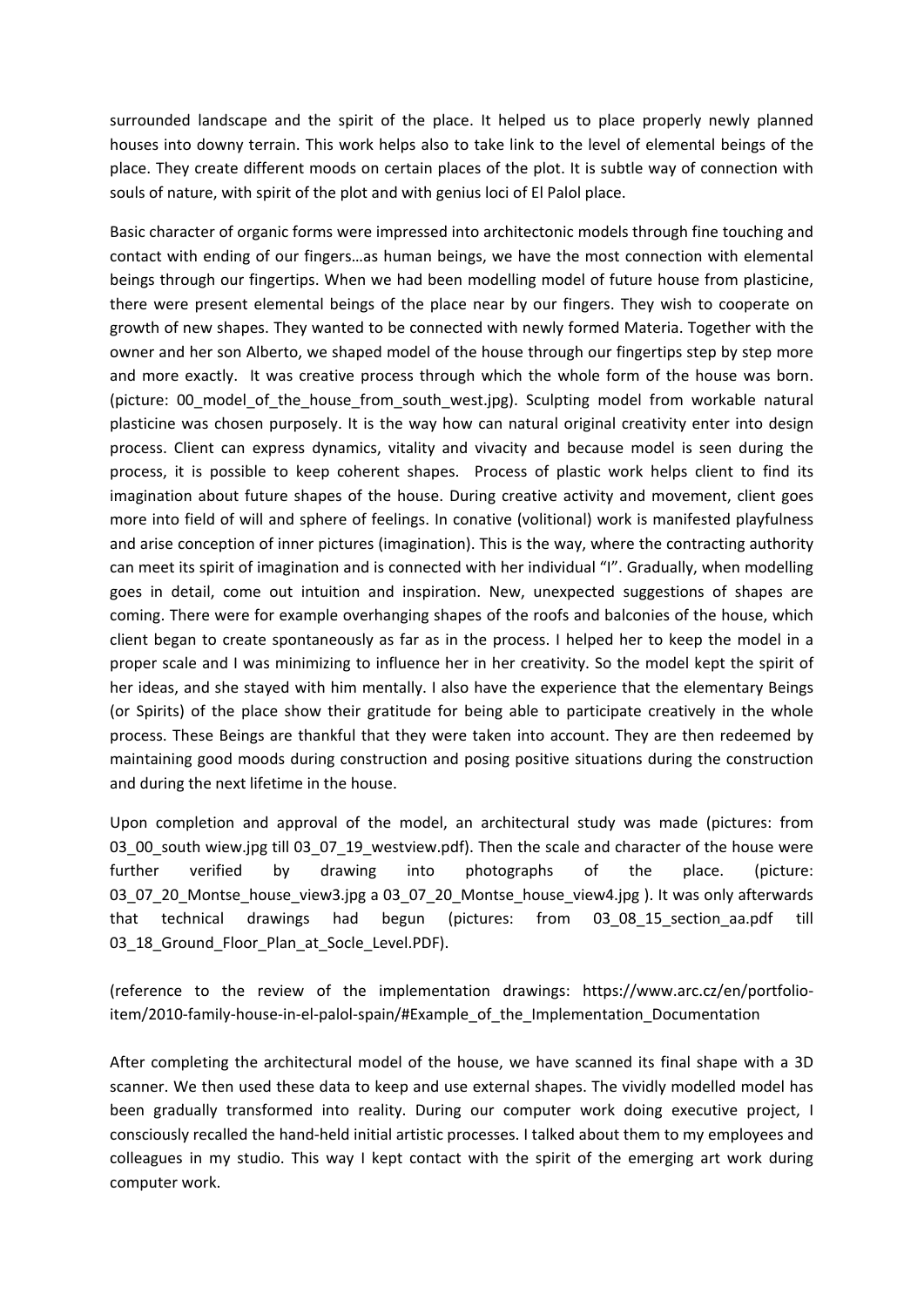Even though the shape of the house is demanding (difficult), thanks to sophisticated execution documentation, implementing firms have been able to produce and realize complex shapes. Construction of the house was enjoyable and the owner of the house was very satisfied. During the construction I was doing supervision and together with the members of the implementation team, I have solved the more demanding details of the building on site (picture: 15\_construction\_of\_wooden\_lamelas\_under\_facade.jpg). It was difficult technically reflect the design details of the vividly shaped facade. Finally, together with a team of Spanish and German natural builders, I joined into the solution to do several layers of wooden slats (lamellas).

Wooden lamellas were covered with coconut mats. These mats serve as an outer plaster carrier. Outside plaster is made of local clay and local sand. It has three layers. The first is purely clay. The second one has a 10% lime admixture. And the third layer contains 30% lime. Thus, the façade retained the colour and material character of local clays and remained resistant to rains (because of the lime in the plaster).

The house is oriented to the south by its broader side. It has a large roof overhang to secure it from the south. The project was inspired by the basic principles of feng shui. The main principles of feng shui include a large and distinctive entrance and free centre of the house. Therefore, the entrance hall is so spacious and includes a large curved staircase to the first floor. Entrances, halls and stairs are the "breath" of the house. Soon after the completion of her new home, Montse painted the picture, which is in the window between the hall and the dining room. She has expressed her joy and enjoys living in the house. I wanted to support her, her family and her energy, so she could have luck in her life to continue into another project of reconstruction and completion of the surrounding monastery complex.

The ground plan of the house also influenced the requirement of harmonic proportions. The depth and width of the house is 1: 1,618. The ground plan of the house is 16.6 x 10 m (picture: 03\_03\_Montse house sacred geometry 1.jpg and 03\_04\_Montse house sacred geometry 2.jpg). Due to the warm Spanish climate, the house has a grassy green roof. It absorbs much summer heat. Thanks to the grassy roof and roof overhangs, the house does not overheat in the summer (picture: 16\_green\_roof.jpg). The shady mood over the southern terrace on the ground floor helps create a wooden pergola with climbing plants (picture: 04\_south\_groundfloor\_terace.jpg).

The aim was to create a sensitive building in harmony with nature. The client's wishes were to use local building materials in a modern way and to create a healthy and softly shaped structure. The form of the house addresses (reach) the human soul and the human etheric body through the use of living organic shapes. Above all, the use of so-called "double-overturned surfaces (areas)" (picture: 03\_double\_curved\_areas.jpg). If one observes and look to these lively shapes in his surroundings at architecture, he strengthens and moves his life etheric body and supports strengthening the will of man.

The house is an energy-saving low-energy wooden construction. It is designed from healthy natural ecological materials, stone, wood and clay. For example, stones for sheds are collected on their own ground 100 meters from the shores of a nearby river. Stones have been traditionally used to build up local villages. Stones are halved and the flat sides are facing the viewing side. The house has an allwood construction made of spruce-glued wooden beams. The floor construction and roof beams are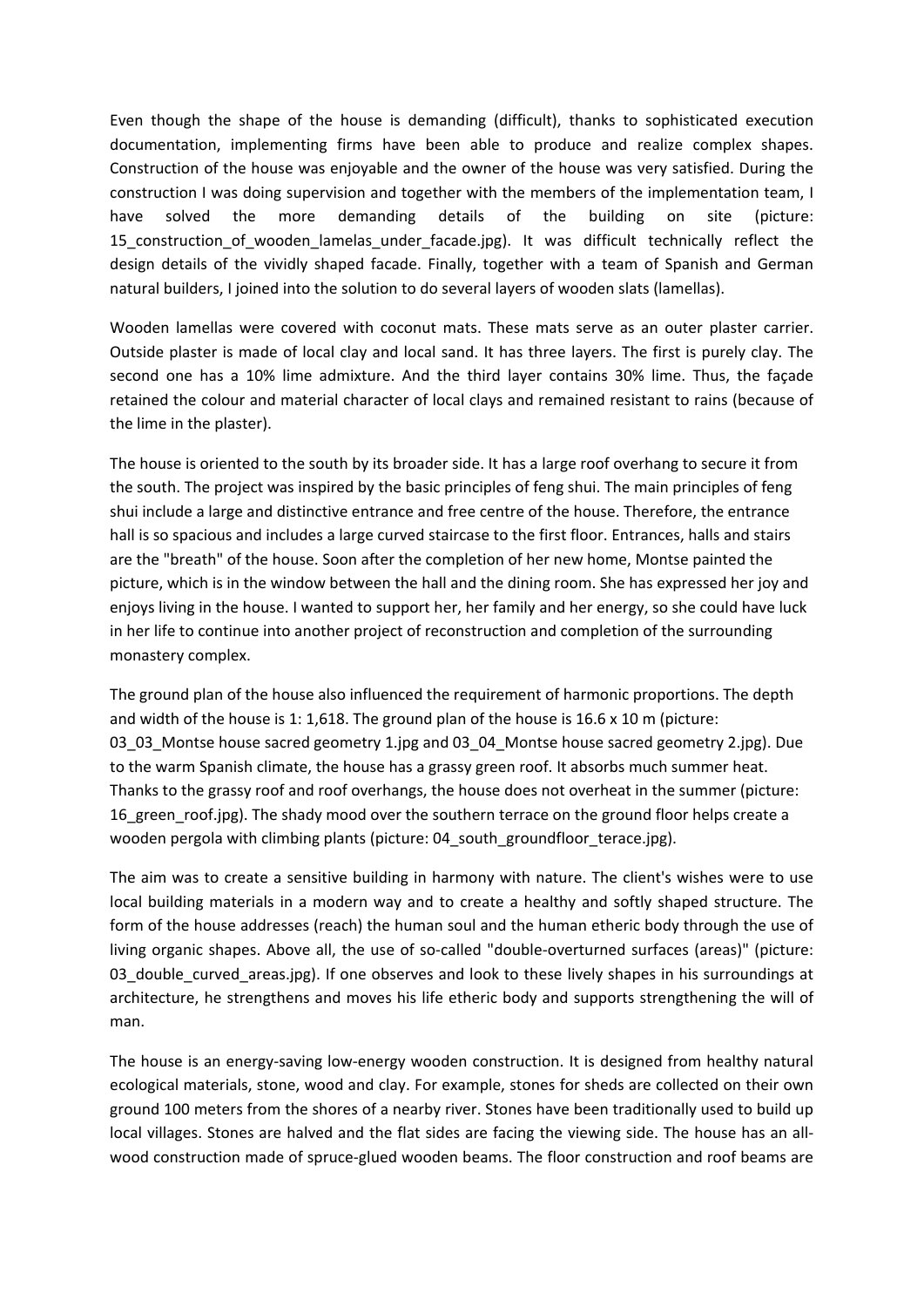made of laminated solid wood panels (picture: 13\_construction\_of\_wooden\_floor.JPG and 14\_construction\_of\_wooden\_roof\_beams.JPG).

The house is insulated with 40 cm fibre-wood wool. The walls are breathable, diffuse open. Outside walls have a layer filled with unburnt bricks from inside (picture: 12 construction of master bath room window.JPG). Unburnt bricks well accumulate heat and cold, ensuring a steady indoor temperature in the house and regulating atmospheric humidity. All internal plasters are from local clay. They were left in their natural colour.

Inside clay plasters were made by Joachim Reinecke (www.embarro.com), along with Xavi Puig, who made Moroccan stucco on the walls in the bathrooms. The consultant for clay mixtures was Prof. Dr. Ing. Christof Ziegert. (www.zrs-berlin.de). Facade wooden parts, windows, doors and interior floors are made of oak wood. Everything is impregnated with natural oil. The main heating is wall (radiant). Warm water for heating and hot water is created by wood pellets boiler, supplemented with solar collectors. To support creating the warmth and home atmosphere, there are two fireplaces for using wood in the house.

Traditional craftsmanship is used on the building. For example, an inside stone wall or outer wall were hand made from broken stones which were collected on banks of the river (picture: 07 dinning room.jpg and 06 entrance hall and staircase.jpg). The bathrooms were made of waterresistant decorative plaster Tadelakt (so-called Moroccan stucco), (picture: 10 master bath room first floor.JPG and 11 second bath room first floor.jpg). The whole house has inside walls and an internal surface of a main outside wall made of unburnt clay bricks. This ensures thermal accumulation. Heat accumulation from wall heating in winter. And accumulation of cold during night ventilation in summer. This saves energy in winter for night-time heating. And it helps to make cooler pleasant temperature during the day in summer. Throughout the house, sleeping and regenerating is amazingly good. It is mainly due to clay plasters and natural wood surfaces without lacquers. The wooden surfaces are painted with natural oils. Plastics are not used in the interior of the house. Clay plasters and natural wood surfaces maintain a pleasant microclimate in the house. The air thus naturally contains plenty of healthy beneficial free negative ions. Two open fireplaces and a nearby pond beside the house helping to create free negative ions too. In the interior of the house you can feel (smell) natural oak wood and occasionally, most of the evening, the smell of the sea is coming into the house ....

The author is an architect, he is engaged in designing holistic architecture (www.arc.cz)

Prague, 6 December 2018

It is possible to view the entire realization in detail at: https://www.arc.cz/en/portfolio-item/2010 family-house-in-el-palol-spain/#Finished\_Building

The implementation process is shown at: https://www.arc.cz/en/portfolio-item/2010-family-housein-el-palol-spain/#From\_the\_Construction

The architectural study of the house and the architectural model can be viewed at: https://www.arc.cz/en/portfolio-item/2010-family-house-in-el-palol-spain/#Study